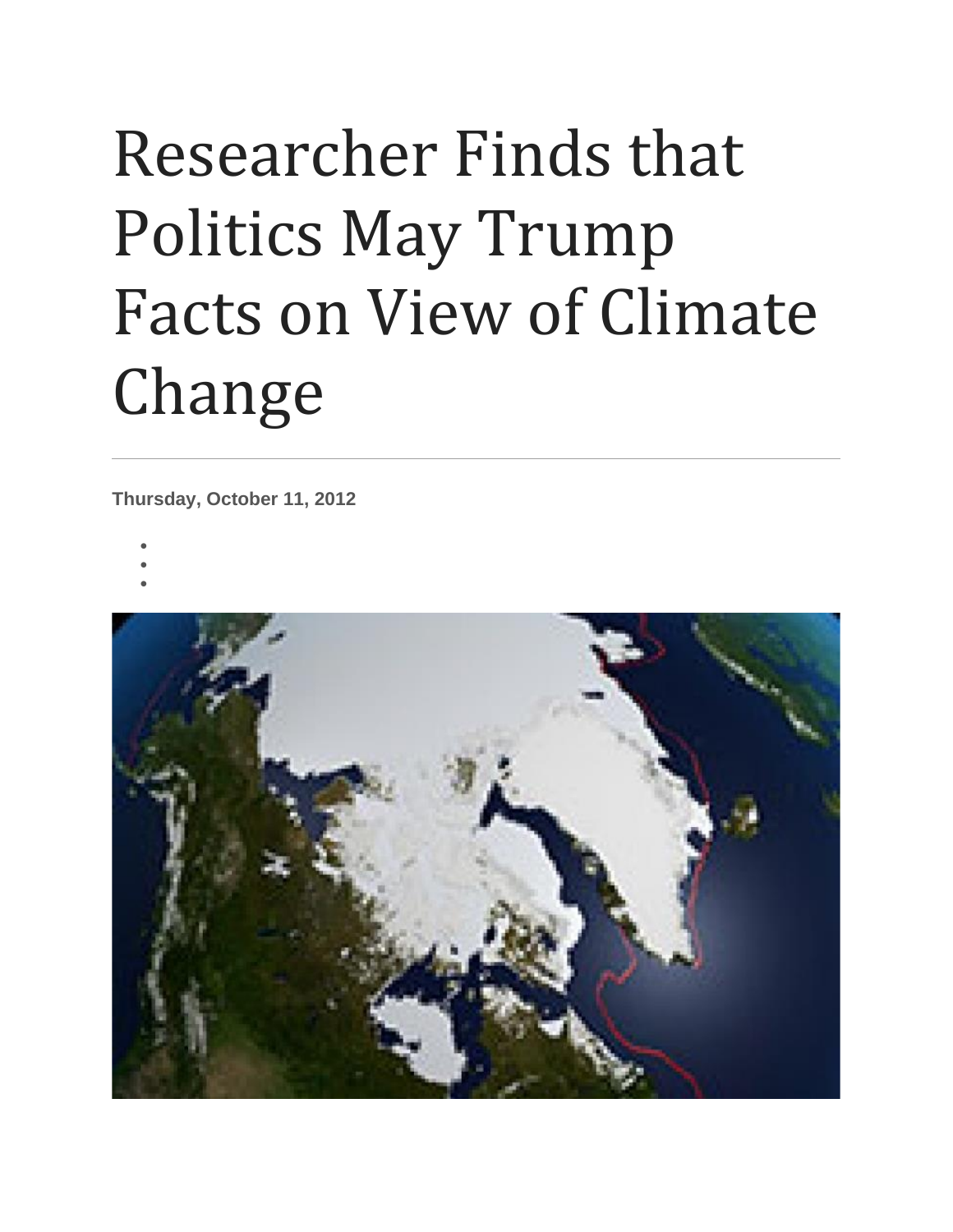For some people, scientific facts help determine what they believe about an issue. But for others, political views trump scientific facts and determine what information they will accept as true. It's a phenomenon that is particularly prevalent on the issue of climate change.

These are among the research findings presented by Lawrence Hamilton,



professor of sociology at the University of New Hampshire, in the article, ["Did the Arctic](http://journals.ametsoc.org/doi/abs/10.1175/WCAS-D-12-00008.1)  [ice recover? Demographics of true and false climate facts."](http://journals.ametsoc.org/doi/abs/10.1175/WCAS-D-12-00008.1) The article is available online now in the journal Weather, Climate, and Society.

"Science education and outreach efforts commonly aim to communicate basic information that underlies scientific conclusions. An information-to-conclusions ordering follows the natural logic of science, but it fares less well with public opinion on politicized topics where bias works in the opposite direction. Even well-established observations may be discounted in favor of ideologically more palatable claims available to anyone with television or an Internet connection," Hamilton says.

Hamilton used data from representative national and statewide surveys conducted in 2011 and 2012 by the University of New Hampshire Survey Center.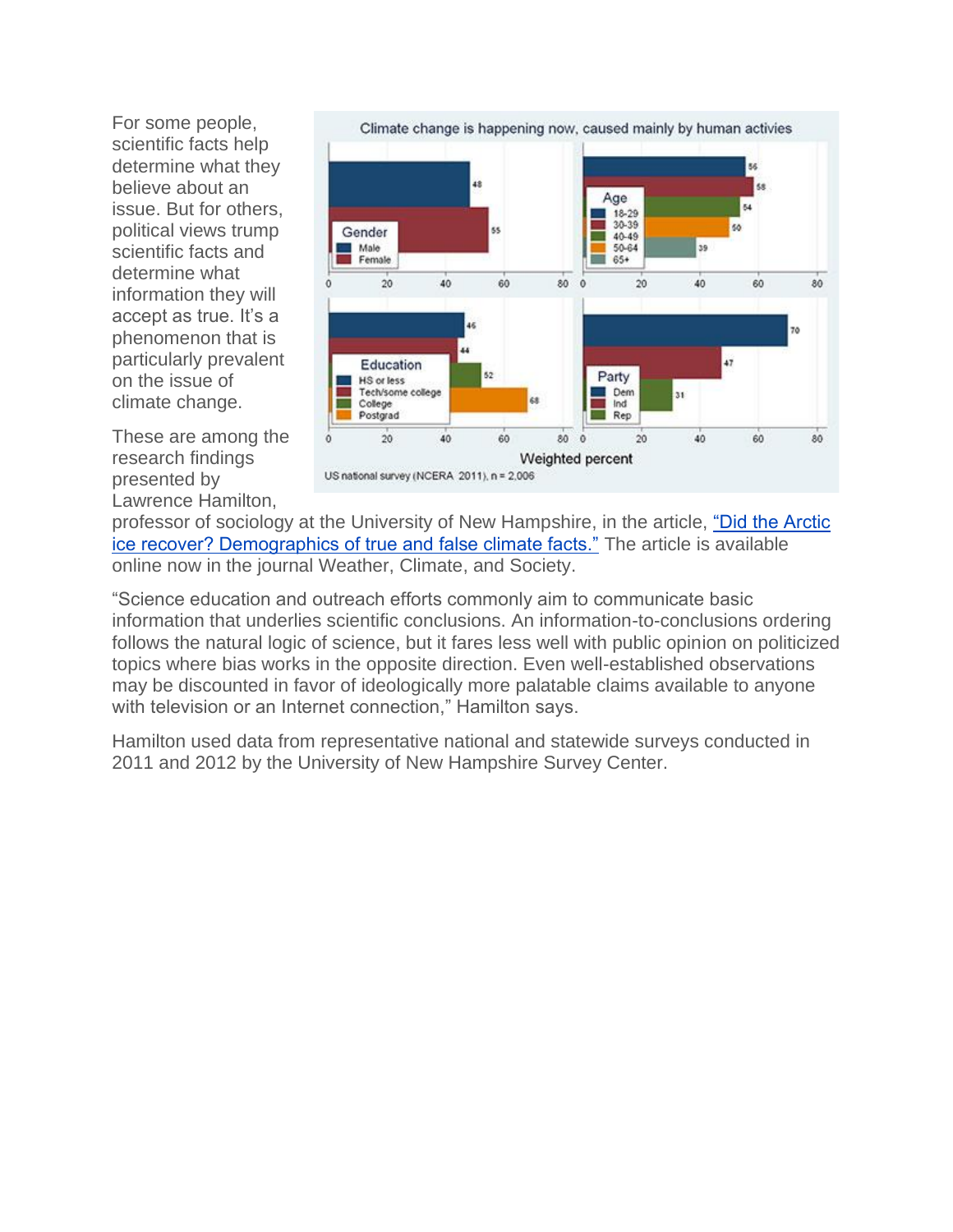According to Hamilton, across major science organizations, national academies, and scientific reviews there is a broad consensus about climate change, and agreement on certain key observations such as the global increase in CO2 levels, or the decline of Arctic ice. He turned some of those key observations into questions on public



opinion surveys, to map out which facts have reached public awareness. In addition to CO2 and Arctic ice, other questions asked about the meaning of "greenhouse effect," whether the melting of sea ice or land ice could have greater effects on sea level, and whether recent volcanoes or human activities have released more CO2.

"People who agree with the scientific consensus that climate change is happening now, caused mainly by human activities, are more likely to know what the term 'greenhouse effect' means. They also are more likely to give accurate answers to questions about whether, in recent decades, the late-summer area of Arctic sea ice has decreased, CO2 levels in the air have increased, melting land or sea ice could have greater effects on sea level, and volcanoes or human activities released more CO2," Hamilton says.

However, the pattern of wrong answers on these questions is interesting.

"Some wrong answers, such as 'Arctic ice increased,' appear to simply reflect a lack of knowledge. But other wrong answers promoted by various Internet and political writers, such as 'Arctic ice declined, then recovered,' seem to reflect people's political identification and general beliefs about climate change," Hamilton says.

The volcanoes question is a difficult one, he says, and many people answer "I don't know." Those who agree with the scientific consensus on climate change, however, are more likely to know or guess the right answer. The best scientific estimates are that human activities in recent decades released about one hundred times more CO2 than volcanic activity did.

"But again, some wrong answers, such as 'humans and volcanoes about the same,' seem to reflect lack of knowledge. Other answers that have been politically promoted, such as 'volcanoes released more,' are predicted by an individual's politics and beliefs," Hamilton says.